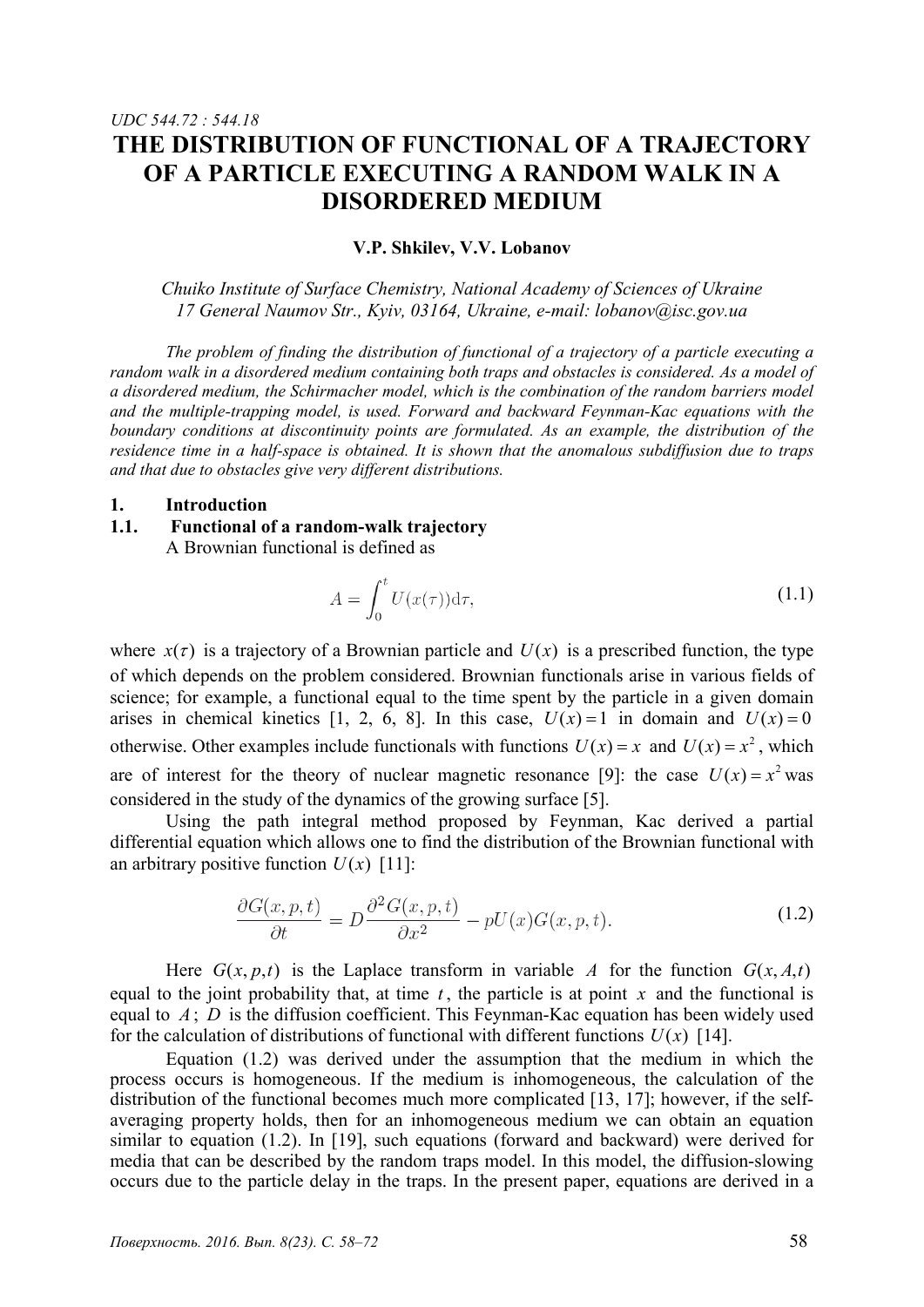more realistic model which takes into account the presence of both traps and different kinds of obstacles in a disordered medium. In such a case, other equations are obtained, because obstacles create an essentially new mechanism for diffusion-slowing. This mechanism consists in the fact that the particle cannot move with equal probability in all directions, so that the negative velocity correlations arise.

Interest in the study of functional of a random-walk trajectory has increased with the development measurement techniques. The latest methods allow one to track the trajectory of the individual particles, and thus to find the distribution of different functional experimentally. By analyzing these distributions, one can obtain valuable information about the characteristics of random walks; particular, by the structure of environment in which they occur. To do this, we need appropriate theoretical models.

For the first time, the generalized Feynman-Kac equations were derived in [4, 22] in the framework of the continuous time random walk model. In principle, these equations can be used to find the distributions of functionals in disordered media; however, they, as well as the random traps equations, take into account only one diffusion-slowing mechanism - the delay in the traps. Generalized Feynman-Kac equations were recently derived in [3] on the basis of the Langevin equations. Since this approach assumes that the particle can move with equal probability in any direction, the resulting equations are also equivalent to the random traps equations.

We are interested in calculating the distribution of the functional (1.1) when the motion of a particle whose trajectory appears under the integral is described by the equation

$$
\frac{\partial P_n(t)}{\partial t} = \sum_m W_{nm} P_m(t) - \sum_m W_{mn} P_n(t),\tag{1.3}
$$

where  $P_n(t)$  is the probability that the particle is in site *n* at time *t* and  $W_{nm}$  is the transition rate from site *m* to site *n* . In [19], it was shown that at any structure of the lattice, i.e. for any parameters  $W_{nm}$ , the joint distribution of the functional (1.1) and the particle coordinates satisfies the equation

$$
\frac{\partial G_n(p,t)}{\partial t} = \sum_m W_{nm} G_m(p,t) - \sum_m W_{mn} G_n(p,t) - pU_n G_n(p,t). \tag{1.4}
$$

Here  $G_n(p,t)$  is Laplace transform in variable A for the function  $G_n(A,t)$  equal to the joint probability that the particle is at site *n* at time *t* and the functional is equal to  $A$ ;  $U_n$  is value of  $U(x)$  at the site *n*. This equation describes a random walk with a first order chemical reaction whose rate  $pU<sub>n</sub>$  varies in space. The variable p plays the role of a parameter.

If the self-averaging property holds, then the averaged over elementary physical volume distribution of the functional, for any extended sample of a disordered medium at large times will coincide with the distribution found by solving equation (1.4) and averaging this solution over the ensemble of configurations. Thus, if the self-averaging property holds, the problem reduces to finding the averaged over the ensemble of configurations solutions of equation (1.4). In this paper we obtain the equations which this averaged solutions must satisfy within the Schirmacher model [7, 15, 18].

## **1.2. Schirmacher model**

In the Schirmacher model, all lattice sites are divided into two types: transport states among which hopping is allowed and traps which are only accessible via the transport states. The equation (1.3) takes the form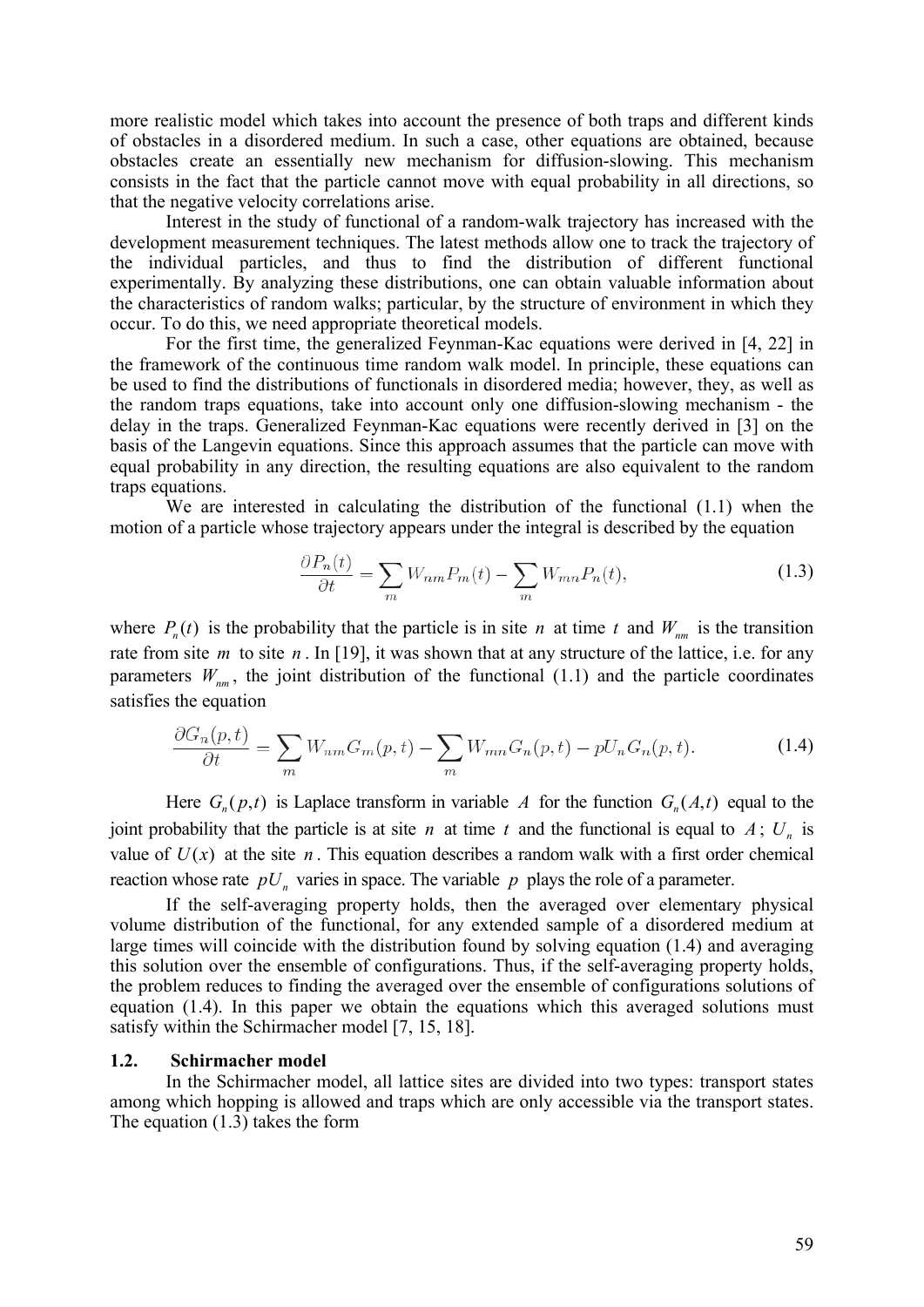$$
\frac{\partial P_n(t)}{\partial t} = \sum_m \omega_{nm} P_m(t) - \sum_m \omega_{mn} P_n(t) - \kappa_n P_n(t) + \nu_n Q_n(t),\tag{1.5}
$$

$$
\frac{\partial Q_n(t)}{\partial t} = \kappa_n P_n(t) - \nu_n Q_n(t),\tag{1.6}
$$

where  $P_n(t)$  is the probability that the particle is in transport state *n* at time *t*;  $Q_n(t)$  is the probability that the particle is in trap *n* at time  $t$ ;  $\omega_{mn}$  is the transition rate from transport state *n* to transport state *m*;  $\kappa_n$  and  $\nu_n$  are, respectively, the transitions rates from the *n*-th transport state to the *n* -th trap and back. As a result of averaging of this equations over the ensemble of configurations and passing to the continuum limit, the authors of [7, 15, 18] obtained following equation for the averaged probability density of finding a particle at the point *x* at the time  $t \rho(x,t)$ :

$$
\frac{\partial \rho(x,t)}{\partial t} = a^2 \int_0^t \Theta(t-\tau) \frac{\partial^2}{\partial x^2} \rho(x,\tau) d\tau.
$$
 (1.7)

Here  $a^2$  is the parameter and  $\Theta(t)$  is the memory function that in Laplace space  $t \rightarrow s$  can be represented as  $\Theta(s) = \Psi(s)\Phi(s)$ , where

$$
\Psi(s) = \Lambda(s + \Sigma(s)),\tag{1.8}
$$

$$
\Phi(s) = s/(s + \Sigma(s)).\tag{1.9}
$$

Here  $\Lambda(s)$  is the memory function that can be obtained by averaging equation (1.5) at zero parameters  $\kappa_n$  and  $\nu_n$ , i.e., in the absence of traps and  $\Sigma(s)$  is the function that describes the effect of traps on dispersive (anomalous) transport. These functions can be calculated in different approximations. The works [7, 15, 18], proposed methods for finding functions  $\Lambda(s)$  in EMA (effective medium approximation) and  $\Sigma(s)$  in CPA (coherent potential approximation). In this paper, specific forms of these functions will not be used.

In [21], the Schirmacher model was generalized to the case when the diffusing particle could disappear according to the first order chemical reaction with space dependent reaction rate  $k_n$ . The terms  $-k_n P_n(t)$  and  $-k_n Q_n(t)$  were added to the right sides of equations (1.5) and (1.6), respectively. It was assumed that the motion through the transport state described by the random barriers model, i.e., that the transport transition rates are symmetric ( $\omega_{mn} = \omega_{nm}$ ). After averaging and passing to the continuum limit, the following equation was obtained:

$$
\frac{\partial \rho(x,t)}{\partial t} = a^2 \frac{\partial}{\partial x} \int_0^t \{ \Psi^*(x, t - \tau) \frac{\partial}{\partial x} \int_0^{\tau} \Phi^*(x, \tau - \zeta) \rho(x, \zeta) d\zeta \} d\tau - k(x) \rho(x, t), \tag{1.10}
$$

where  $k(x)$  is the reaction rate constant (a continuum extension of the  $k_n$ );

$$
\Psi^*(x,t) = \Psi(t) \exp(-k(x)t),\tag{1.11}
$$

$$
\Phi^*(x,t) = \Phi(t) \exp(-k(x)t). \tag{1.12}
$$

The functions  $\Psi(t)$  and  $\Phi(t)$  enter into equation (1.10) separately and not as the combination  $\Theta(t) = \int_0^t \Psi(t-\tau)\Phi(\tau)d\tau$  as in the case of equation (1.7). Therefore, this equation will have different forms depending on contributions made by barriers and by traps to the dispersive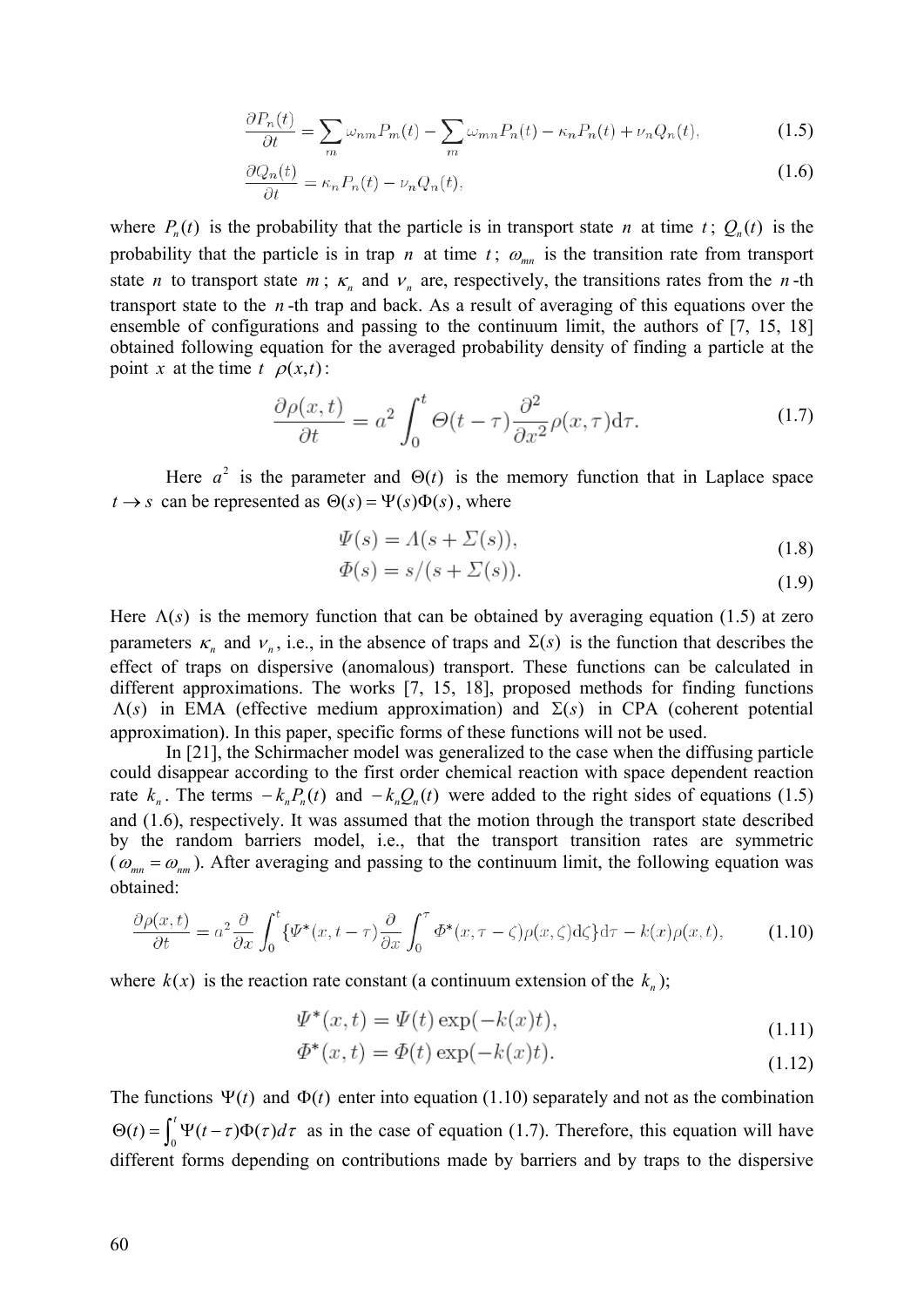transport. For example, if dispersive transport is caused by barriers without traps ( $\sum(s) = 0$ ), the equation would look like

$$
\frac{\partial \rho(x,t)}{\partial t} = a^2 \frac{\partial}{\partial x} \int_0^t \Theta^*(x, t - \tau) \frac{\partial}{\partial x} \rho(x, \tau) d\tau - k(x) \rho(x, t), \tag{1.13}
$$

and if it is caused by traps without barriers ( $\Lambda(s) = const$ ), then the equation would be

$$
\frac{\partial \rho(x,t)}{\partial t} = a^2 \frac{\partial^2}{\partial x^2} \int_0^t \Theta^*(x,t-\tau) \rho(x,\tau) d\tau - k(x) \rho(x,t), \tag{1.14}
$$

where  $\Theta^*(x,t) = \Theta(t) \exp(-k(x)t)$ . The solutions of the equations (1.13) and (1.14) with the same function  $\Theta^*(x,t)$  may differ materially [21]. This means that the barriers and traps manifest themselves differently in the diffusion-reaction processes, if a chemical reaction constant varies in space. This fact, in principle, can be used to determine the microscopic structure of a disordered medium.

#### **2. Forward equation**

## **2.1. Particle is in transport state at the initial time**

In the Shirmacher model, the equation (1.4) takes the form

$$
\frac{\partial F_n(p,t)}{\partial t} = \sum_m \omega_{nm} F_m(p,t) - \sum_m \omega_{mn} F_n(p,t) - \kappa_n F_n(p,t) + \nu_n C_n(p,t) - pU_n F_n(p,t),\tag{2.1}
$$

$$
\frac{\partial C_n(p,t)}{\partial t} = \kappa_n F_n(p,t) - \nu_n C_n(p,t) - pU_n C_n(p,t). \tag{2.2}
$$

Functions  $F_n(p,t)$  and  $C_n(p,t)$  are the parts of the function  $C_n(p,t)$  which correspond to the position of the particle in the transport state and trap, respectively. From the above it follows that within the Shirmacher model, averaged distribution  $G(x, p, t)$  must satisfy the equation, differs from equation (1.10) only in the form of reaction constant:

$$
\frac{\partial G(x, p, t)}{\partial t} = a^2 \frac{\partial}{\partial x} \int_0^t \{ \Psi^*(x, t - \tau) \frac{\partial}{\partial x} \int_0^{\tau} \Phi^*(x, \tau - \zeta) G(x, p, \zeta) d\zeta \} d\tau - pU(x) G(x, p, t), \tag{2.3}
$$

where

$$
\Psi^*(x,t) = \Psi(t) \exp(-pU(x)t),\tag{2.4}
$$

$$
\Phi^*(x,t) = \Phi(t) \exp(-pU(x)t). \tag{2.5}
$$

This equation is a direct Feynman-Kac equation for the considered model. It differs from the analogous equation of the random traps model and equations obtained in [4, 22], by the presence of an additional memory function  $\Psi^*(x,t)$  caused by barriers.

Function  $G(x, p, t)$  gives the joint distribution of the functional (1.1) and coordinate of the particle at time  $t$ . To find the distribution of functional only, we need to integrate this function in the coordinate *x*. In particular, to find  $H(x_0, A, t)$  – the distribution of functional (1.1) corresponding to the starting point  $x_0$ , it is necessary to find a solution of equation (2.3), corresponding to the initial condition  $G(x, p, 0) = \delta(x - x_0)$  (we denote it by  $G(x, p, t; x_0)$ ) intedrating this solution with respect to *x* :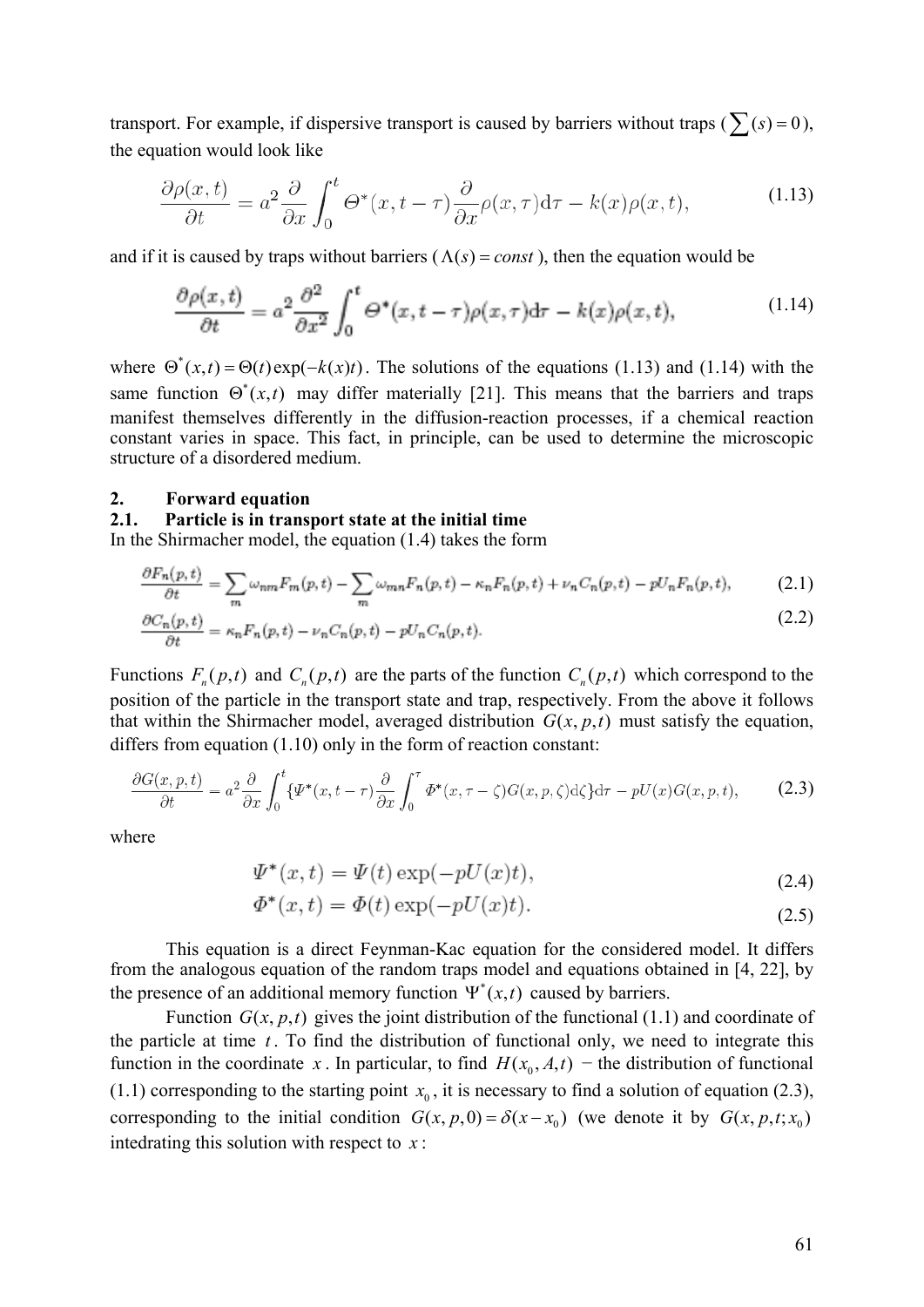$$
H(x_0, p, t) = \int_{-\infty}^{\infty} G(x, p, t; x_0) \mathrm{d}x,\tag{2.6}
$$

and taking the inverse Laplace transform  $p \rightarrow A$ .

## **2.2. Particle is not necessary in transport state at the initial time**

Equation (2.3) is obtained under the assumption that the particle is in the transport state at the initial time [7, 15, 18, 21]. However, this assumption is not always satisfied. In some cases, the experiment is carried out so that the probability distribution of finding a particle in different states is equilibrium. In this section, we derive a generalization of (2.3) in case of arbitrary distribution.

First, consider the case when there is no chemical reaction. Suppose that at the initial time the probability of finding the particle in the trap of *i*-th type is  $\theta_i^0$ . Then the probability that the particle will remain trapped until the time *t* is equal to

$$
\sum_{i=1}^{N} \theta_i^0 exp(-\nu_i t), \qquad (2.7)
$$

and the probability that the particle will make first transition from a trap to the transport state in the interval  $(t, t + dt)$  is equal to

$$
\sum_{i=1}^{N} \theta_i^0 \nu_i exp(-\nu_i t) dt,
$$
\n(2.8)

where  $v_i$  is the transitions rate from the trap of *i*-th type to the transport state and *N* is the number of traps types. Using these expressions, we can write the equation for the probability of finding the particle in the transport state.

In the Schirmacher model, the total probability of finding the particle at the point  $x$ ,  $\rho(x,t)$  and the probability  $P(x,t)$  – of finding the particle in the transport state at same point, are related by (in Laplace domain  $t \rightarrow s$ )

$$
\rho(x,s) = P(x,s) + (\Sigma(s)/s)P(x,s).
$$
 (2.9)

Here, the second term on the right represents the probability that the particle is trapped. Equation (1.7) in terms of the function  $P(x, s)$  has the form

$$
sP(x,s) - \delta(x - x_0) = a^2 \Psi(s) \frac{\partial^2}{\partial x^2} P(x,s) - \Sigma(s) P(x,s). \tag{2.10}
$$

This equation is valid if, at the initial time the particle is in the transport state. If there is a nonzero probability that the particle is trapped, then the equation is as follows:

$$
sP(x,s) - P_0\delta(x-x_0) = a^2\Psi(s)\frac{\partial^2}{\partial x^2}P(x,s) - \Sigma(s)P(x,s) + \sum_{i=1}^N \frac{\theta_i^0 \nu_i}{s + \nu_i} \delta(x-x_0),\tag{2.11}
$$

where  $P_0$  is the probability that a particle is in the transport state at the initial time:  $\boldsymbol{0}$  $P_0 = 1 - \sum_{i=1}^{N} \theta_i^0$ . The last term in the right-hand side describes the arrival of the particles into the transport state, represented by the formula (2.8). In this case, the total probability is expressed as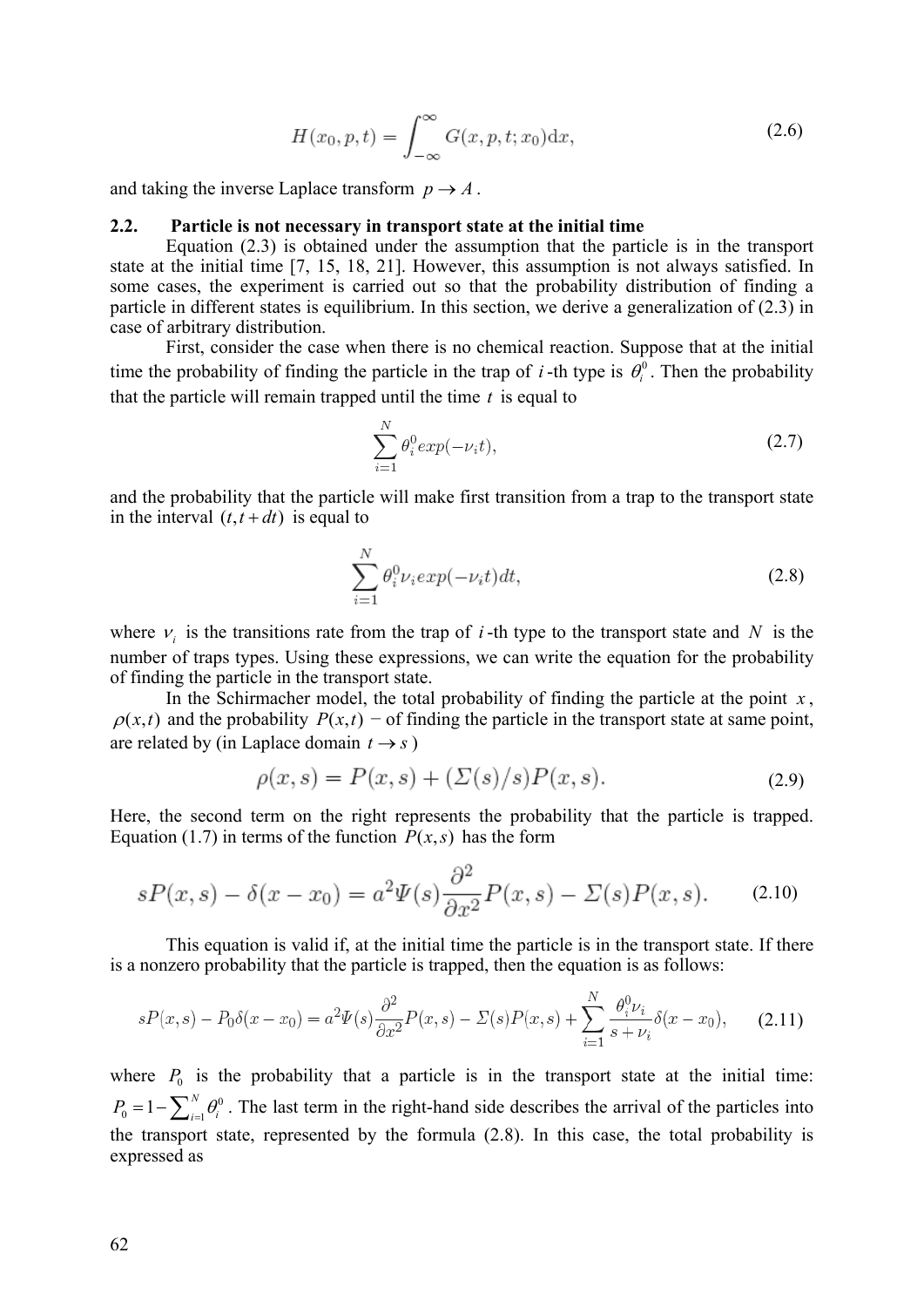$$
\rho(x,s) = P(x,s) + (\Sigma(s)/s)P(x,s) + \sum_{i=1}^{N} \frac{\theta_i^0}{s + \nu_i} \delta(x - x_0).
$$
 (2.12)

Here, the second term on the right represents the probability that the particle is trapped, but before it has already been in the transport state. The third term represents the probability that the particle is trapped without having visited the transport state; this term corresponds to the probability (2.7). The equation for the overall probability is written as

$$
s\rho(x,s) - \delta(x - x_0) = a^2 \Theta(s) \frac{\partial^2}{\partial x^2} \rho(x,s) - a^2 \Theta(s) \sum_{i=1}^N \frac{\theta_i^0}{s + \nu_i} \frac{\partial^2}{\partial x^2} \delta(x - x_0). \tag{2.13}
$$

If, at the initial time, the probability is not concentrated at one point, and distributed over a certain region, the last term in this equation is of the form  $\sum_{i=1}^N \sum_{j=1}^N \hat{\theta}_i^2$  $\sum_{i=1}^{N} \frac{\partial^2}{\partial x^2} \frac{\theta_i^0(x)}{s + v_i}$  $a^2\Theta(s)\sum_{i=1}^N\frac{\partial^2}{\partial s^2}\frac{\theta_i^0(x)}{x^2}$  $x^2$  *s*  $\theta$  $\Theta(s) \sum_{i=1}^{N} \frac{\partial^2}{\partial x^2} \frac{\theta_i^0(x)}{s + v_i}$ . The consequence of (2.13) is that the resulting flux in the considered model is given by

$$
J(x,s) = -a^2 \Theta(s) \frac{\partial}{\partial x} \{ \rho(x,s) - \sum_{i=1}^N \frac{\theta_i^0(x)}{s + \nu_i} \}.
$$
 (2.14)

Using this expression and the approach proposed in [21], we can generalize the equation (2.13) for the case when the diffusing particle disappears according to the reaction of the first order. As a result, we obtain the equation

$$
\frac{\partial \rho(x,t)}{\partial t} = a^2 \frac{\partial}{\partial x} \int_0^t {\{\Psi^*(x,t-\tau)\frac{\partial}{\partial x} \int_0^\tau \Phi^*(x,\tau-\zeta)\rho(x,\zeta)d\zeta\} d\tau} - a^2 \frac{\partial}{\partial x} \int_0^t {\{\Psi^*(x,t-\tau)\frac{\partial}{\partial x} \int_0^\tau \Omega^*(x,\tau)\} d\tau} - k(x)\rho(x,t),
$$
\n(2.15)

where  $\Omega^*(x, t) = \Omega(t) \exp(-k(x)t)$ ;  $\Omega(t)$  is the function that in Laplace domain  $t \to s$  can be represented as

$$
\Omega(s) = \Phi(s) \sum_{i=1}^{N} \frac{\theta_i^0(x)}{s + \nu_i}.
$$
\n(2.16)

Forward Feynman-Kac equation is obtained from (2.15) by substituting  $G(x, p, t)$  instead of  $\rho(x,t)$  and  $pU(x)$  instead of  $k(x)$ . The solution of the obtained equation corresponding to starting point  $x_0$  can be represented as the sum of regular and singular terms. In Laplace domain  $t \rightarrow s$ ,  $A \rightarrow p$  we will have

$$
G(x, p, t; x_0) = G_r(x, p, s; x_0) + \frac{1 - \phi(s + pU(x))}{s + pU(x)} \delta(x - x_0),
$$
\n(2.17)

where the  $G(x, p, s; x_0)$  satisfies the equation

$$
[s + pU(x)]G_r(x, p, s; x_0) - \phi(s + pU(x))\delta(x - x_0) =
$$
  
= 
$$
a^2 \frac{\partial}{\partial x} {\{\Psi(s + pU(x))\frac{\partial}{\partial x}[\Phi(s + pU(x))G_r(x, p, s; x_0)]\}}.
$$
 (2.18)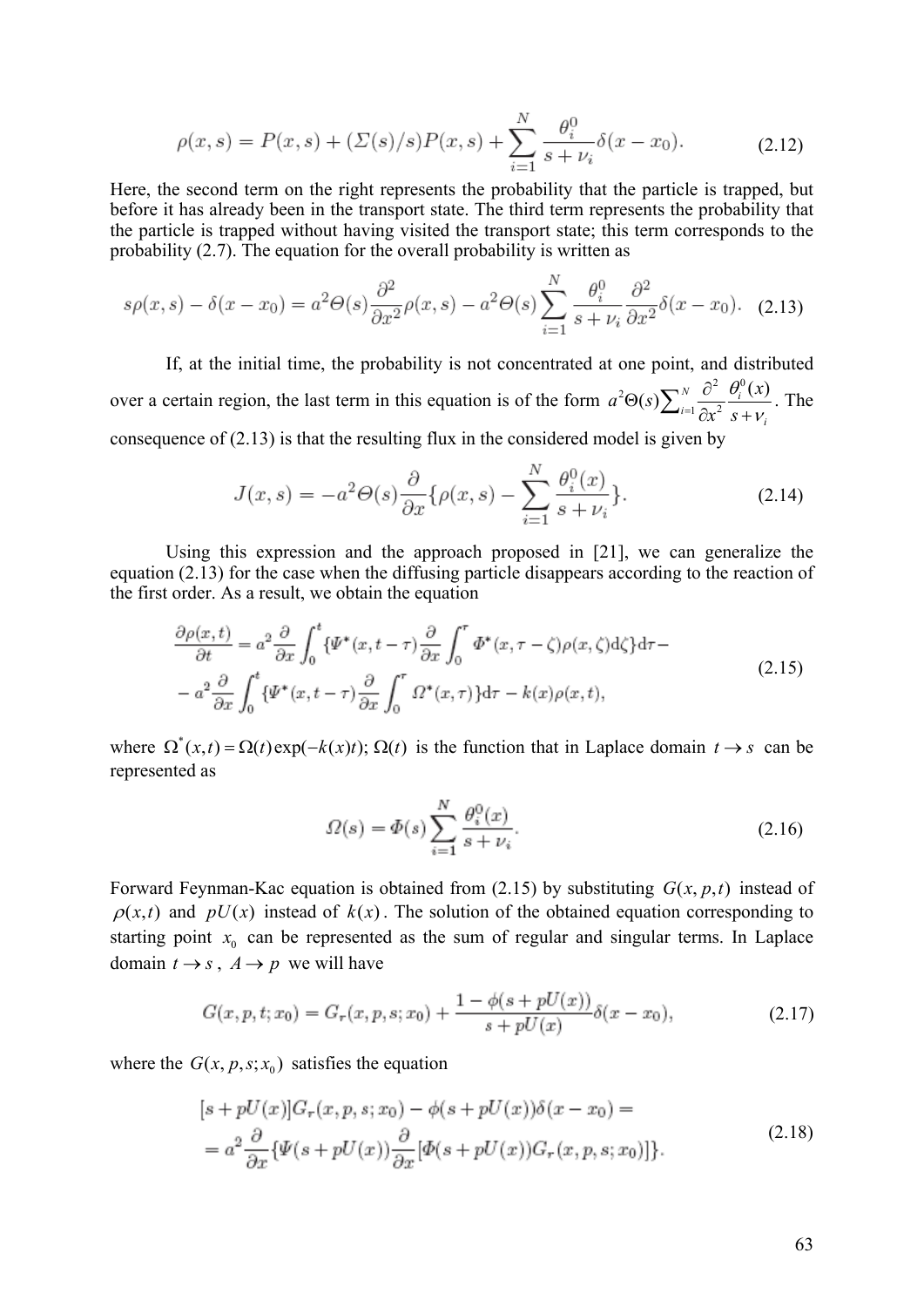Here

$$
\Omega(s) = \Phi(s) \sum_{i=1}^{N} \frac{\theta_i^0(x)}{s + \nu_i}.
$$
\n(2.19)

### **3. Boundary conditions**

The function  $U(x)$  can have discontinuities at certain points. In order for the properties of the original discrete model to reflect correctly by a continuous model, it is necessary to put the correct boundary conditions at these points. In this section, the boundary conditions for the equation (2.18) at a points of discontinuity of the function  $U(x)$  are considered on a simple example of a regular one-dimensional lattice. A more general approach to the problem of boundary conditions is provided in [20].

First, consider the case where there are no traps:  $\kappa_n = 0$ ,  $V_n = 0$ . In one-dimensional random barriers model under the condition that the jumps are made only to neighboring sites, the Laplace transform of equation (2.1) becomes ( $G_n = F_n$  in this case)

$$
[s + pU_n]G_n - G_n^0 = \omega_{n+1/2}[G_{n+1} - G_n] + \omega_{n-1/2}[G_{n-1} - G_n].
$$
\n(3.1)

In matrix form, this can be written as

$$
\hat{V}^1 G - G^0 = \hat{V}^2 G,\tag{3.2}
$$

where  $\hat{V}^1$  is diagonal matrix with the components  $V_{n,n}^1 = s + pU_n$ ,  $V_{n,m}^1 = 0$  for  $n \neq m$ ;  $\hat{V}^2$  is symmetrical tridiagonal matrix with the components  $V_{n,n}^2 = -\omega_{n+1/2} - \omega_{n-1/2}, V_{n,n+1}^2 = V_{n+1,n}^2 = \omega_{n+1/2}, V_{n,n+m}^2 = 0$  for  $m > 1$ . We can write formal solution of equation (3.2) as:

$$
G = (\hat{V}^1 - \hat{V}^2)^{-1} G^0.
$$
\n(3.3)

This solution is valid for each configuration, i.e. for each set of parameters  $\omega_{n}$ . As a result of averaging, we obtain

$$
\langle G \rangle = \langle (\hat{V}^1 - \hat{V}^2)^{-1} \rangle G^0.
$$
 (3.4)

This relationship implies that the averaged function  $\langle G \rangle$  satisfies the equation

$$
\hat{V}^1 \langle G \rangle - G^0 = \hat{V}^3 \langle G \rangle, \tag{3.5}
$$

where

$$
\hat{V}^3 = \hat{V}^1 - \langle (\hat{V}^1 - \hat{V}^2)^{-1} \rangle^{-1}.
$$
\n(3.6)

The matrix  $\hat{V}^3$  is symmetrical because the matrices  $\hat{V}^1$  and  $\hat{V}^2$  are symmetrical and the operation of averaging and the operation of taking an inverse matrix both retain symmetry. Although this will not be a tridiagonal matrix but it can be approximated by a tridiagonal matrix with good accuracy [12]. Therefore, we can write (3.5) as

$$
[s + pU_n](G)_n - G_n^0 = V_{n,n+1}^3 [\langle G \rangle_{n+1} - \langle G \rangle_n] + V_{n,n-1}^3 [\langle G \rangle_{n-1} - \langle G \rangle_n]. \tag{3.7}
$$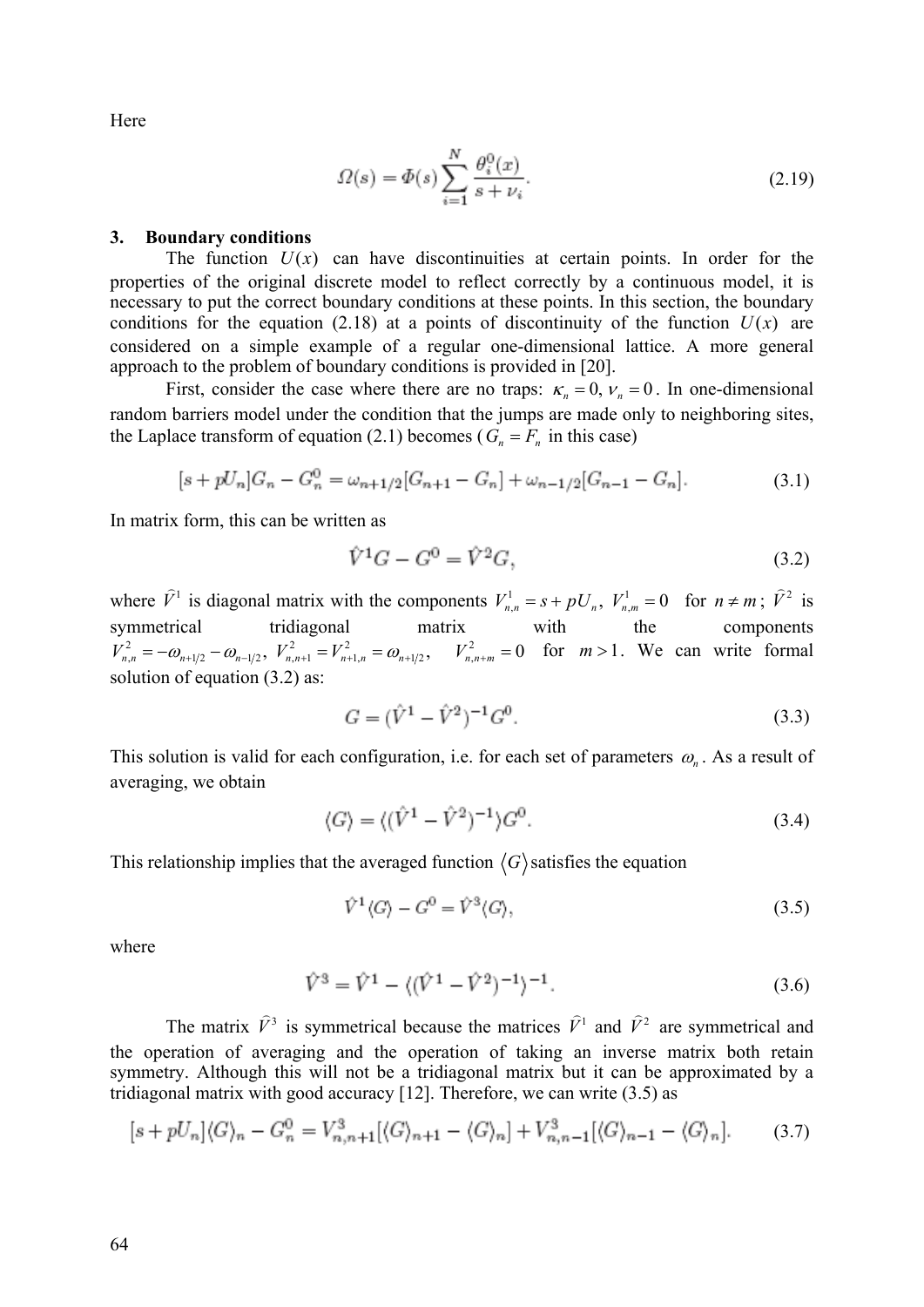The component  $V_{n,n+1}^3$  must be symmetric function of  $s + pU_n$  and  $s + pU_{n+1}$ . If  $U_n = 0$ , it should be reduced to the function  $\Lambda(s)$ , and if  $U_n = 1$ , it must be equal to  $\Lambda(s+p)$ . The only function satisfying these conditions is  $V_{n,n+1}^3 = \Lambda ([s + pU_n + s + pU_{n+1}]/2)$  We denote it by  $\Lambda_{n+1/2}$ .

Suppose that the function  $U(x)$  has a discontinuity at some point between the sites *l* and  $l-1$ . Then (3.7) for the sites  $l$  and  $l+1$  can be written as

$$
[s + pU_l]G(x_l, p, s) - G^0(x_l) =
$$
  
=  $a\Lambda_{l+1/2} \frac{\partial}{\partial x} G(x, p, s)_{x = x_{l+1/2}} + \Lambda_{l-1/2} [G(x_{l-1}, p, s) - G(x_l, p, s)] + o[a],$  (3.8)

and

$$
[s + pU_{l+1}]G(x_{l+1}, p, s) - G^{0}(x_{l+1}) = a^{2} \frac{\partial}{\partial x} [A(s + pU(x)) \frac{\partial}{\partial x} G(x, p, s)]_{x = x_{l+1}} + o[a^{2}]
$$
(3.9)

where  $G(x, p, s)$  is the continuous extension of the discrete function  $\langle G \rangle$ :  $G(x_n, p, s) = \langle G \rangle$  /a and a is the lattice constant. The symbol  $o[f(a)]$  denote a function of higher degree of smallness than  $f(a)$  as a tends to 0. The left side of (3.8), in view of(3.9) can be rewritten as

$$
[s + pU_l]G(x_l, p, s) - G^0(x_l) =
$$
  
=  $[s + pU_{l+1}]G(x_{l+1}, p, s) - G^0(x_{l+1}) + o[{s + pU_{l+1}}]G(x_{l+1}, p, s) - G^0(x_{l+1})] =$   
=  $a^2 \frac{\partial}{\partial x} [A(s + pU(x)) \frac{\partial}{\partial x} G(x, p, s)]_{x = x_{l+1}} + o[a^2].$  (3.10)

(Here, the first equality holds if the initial condition  $G^{0}(x)$  is smooth. We can use this assumption, since the diffusion process at large times does not depend on the exact form of the initial condition. This assumption corresponds to the assumption in real time domain that the time derivative of  $G(x, p, s)$  is smooth function of x.) Substituting relation (3.10) into (3.8), we find

$$
A_{l-1/2}[G(x_{l-1}, p, s) - G(x_l, p, s)] = -aA_{l+1/2}\frac{\partial}{\partial x}G(x, p, s)_{x = x_{l+1/2}} + o[a].
$$
\n(3.11)

In the continuum limit, this relation reduced to the boundary condition

$$
[G(x, p, s)]_{+} = [G(x, p, s)]_{-}.
$$
\n(3.12)

Here, the sign "+" denote the value of function on one side of the boundary, and the sign "-" – on the other. Considering the sites to the left of discontinuity, we obtain the relation

$$
A_{l-1/2}[G(x_{l-1}, p, s) - G(x_l, p, s)] = -aA_{l-3/2} \frac{\partial}{\partial x} G(x, p, s)_{x = x_{l-3/2}} + o[a]
$$
(3.13)

instead of (3.11). Eliminating the expression  $\Lambda_{l-1/2} \left[ G(x_{l-1,p,s}) - G(x_{l,p,s}) \right]$  from (3.11) and (3.13) and passing to the continuum limit, we obtain the second boundary condition as

$$
[A(s+pU(x))\frac{\partial}{\partial x}G(x,p,s)]_{+} = [A(s+pU(x))\frac{\partial}{\partial x}G(x,p,s)]_{-}.
$$
\n(3.14)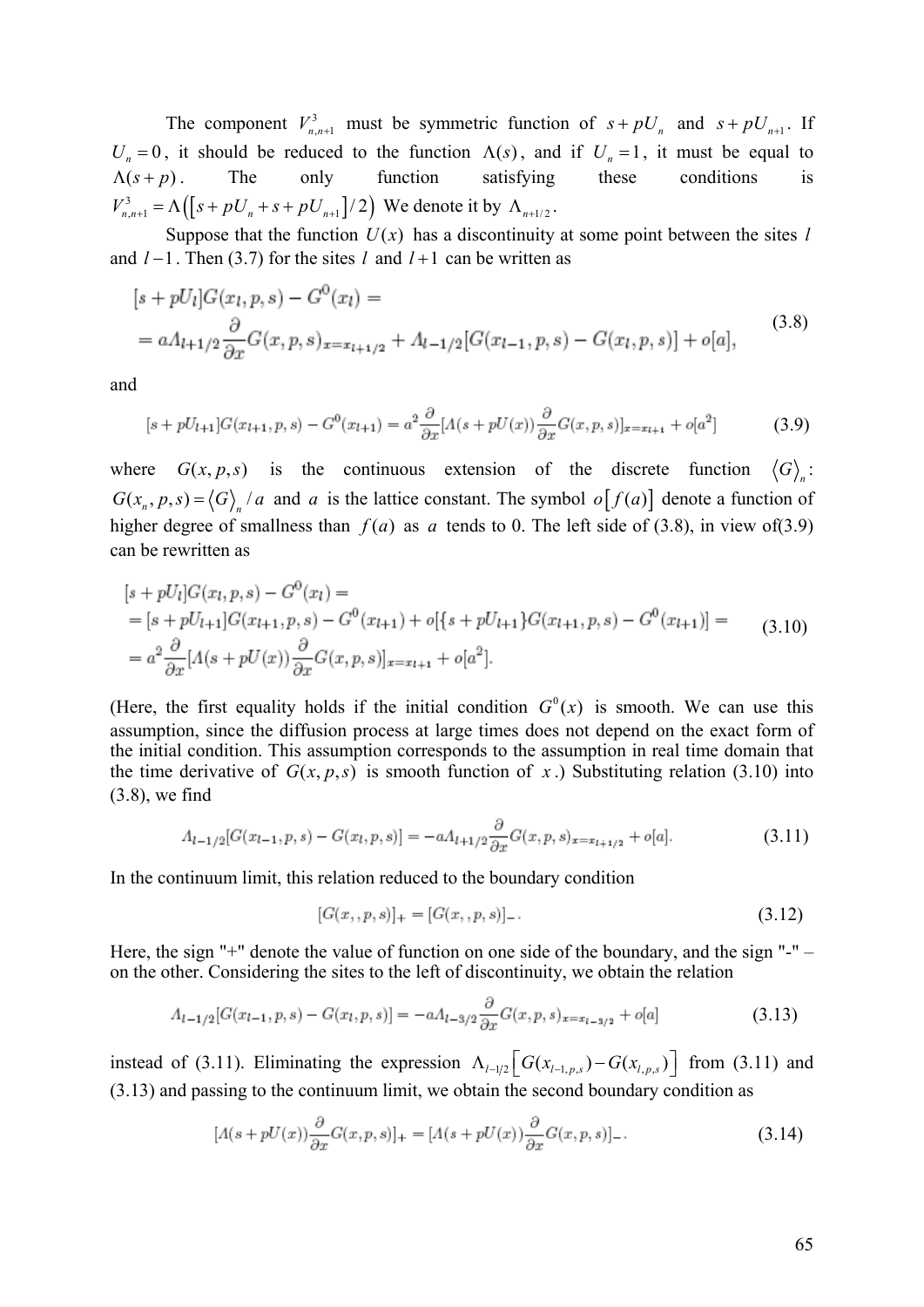Now consider the case where there are traps, but the particle is in the transport state at the initial time. Making the Laplace transforms of equations (2.1) and (2.2), excluding the probability of finding the particle in the traps  $C_n$ , and averaging over the parameters  $\kappa_n$  and  $v_n$ , we obtain the equation for the probability of finding the particle in transport states as:

$$
[s + pU_n + \Sigma(s + pU_n)]F_n - F_n^0 = \omega_{n+1/2}[F_{n+1} - F_n] + \omega_{n-1/2}[F_{n-1} - F_n].
$$
 (3.15)

This equation differs from (3.1) only by the presence of a configuration independent term  $\sum (s + pU_n)$ ; so to this equation the above reasoning can be applied. Therefore, the function  $F(x, p, s)$  satisfies the boundary conditions

$$
[F(x, , p, s)]_{+} = [F(x, , p, s)]_{-}.
$$
\n(3.16)

$$
[\Psi(s+pU(x))\frac{\partial}{\partial x}F(x,p,s)]_{+} = [\Psi(s+pU(x))\frac{\partial}{\partial x}F(x,p,s)]_{-},
$$
\n(3.17)

To obtain the boundary conditions for the function  $G(x, p, s)$ , it is necessary to use the relation similar to the relation (2.9):

$$
G(x, p, s) = [1 + \Sigma(s + pU(x))/(s + pU(x))]F(x, p, s).
$$
\n(3.18)

As a result, we obtain the following boundary conditions:

 $\sim$ 

$$
[\Phi(s + pU(x))G(x, p, s)]_{+} = [\Phi(s + pU(x))G(x, p, s)]_{-}.
$$
\n(3.19)

$$
[\Psi(s + pU(x))\frac{\partial}{\partial x}\{\Phi(s + pU(x))G(x, p, s)\}]_{+} =
$$
  
= [\Psi(s + pU(x))\frac{\partial}{\partial x}\{\Phi(s + pU(x))G(x, p, s)\}]\_{-}, (3.20)

If the particle is not necessarily in the transport state at the initial time, then, arguing as in subsection (2.2), we obtain the relation between functions  $G(x, p, s)$  and  $F(x, p, s)$ 

$$
G(x, p, s) = [1 + \Sigma(s + pU(x))/(s + pU(x))]F(x, p, s) + \sum_{i=1}^{N} \frac{\theta_i^0(x)}{s + pU(x) + \nu_i}.
$$
 (3.21)

The boundary conditions for the function  $F(x, p, s)$  remain unchanged. Substituting the relation  $(3.21)$  in  $(3.16)$  and  $(3.17)$ , we find the boundary conditions for the function  $G(x, p, s)$ 

$$
[\Phi(s + pU(x))G(x, p, s) - \Omega(s + pU(x))]_{+} =
$$
  
= [\Phi(s + pU(x))G(x, p, s) - \Omega(s + pU(x))]\_{-}. (3.22)

$$
[\Psi(s+pU(x))\frac{\partial}{\partial x}\{\Phi(s+pU(x))G(x,p,s)-\Omega(s+pU(x))\}]_{+} =
$$
\n
$$
= [\Psi(s+pU(x))\frac{\partial}{\partial x}\{\Phi(s+pU(x))G(x,p,s)-\Omega(s+pU(x))\}]_{-}.
$$
\n(3.23)

If at the initial time the probability is concentrated at one point and this point is not on the boundary, the last boundary conditions are reduced to the boundary conditions (3.19), and (3/20). Henceforth, we will consider only such case.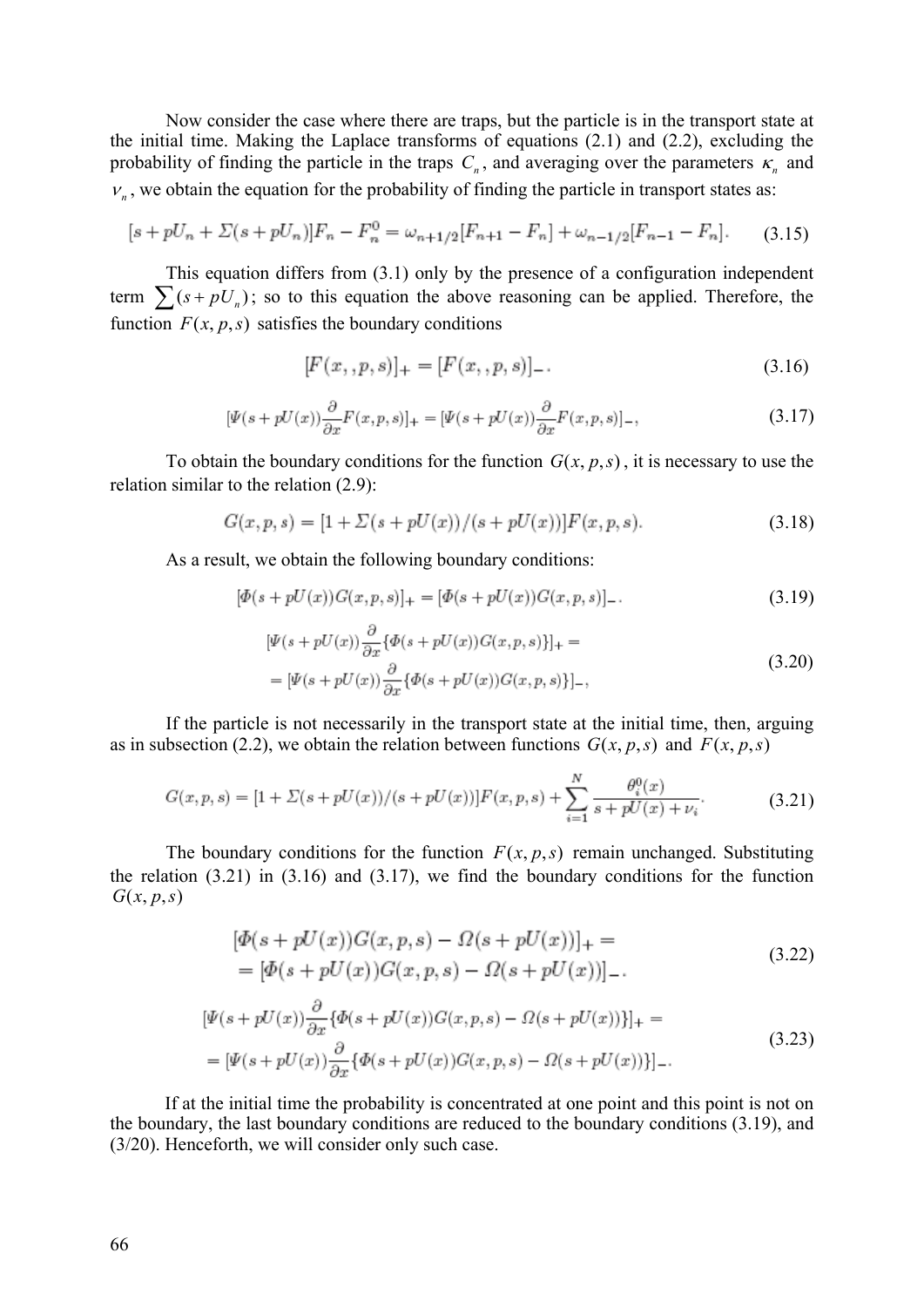# **4. Backward equation**

In this section, we show that the distribution of the functional  $H(x_0, A, t)$  can be found not only by integrating the joint distribution  $G(x, p, s; x_0)$ , but also by solving the backward equation.

First consider the case when, at the initial time, the particle is in the transport state. In this case,  $\phi(z) = 1$  and  $G(x, p, s; x_0) = G_r(x, p, s; x_0)$ . We assert that the distribution of the functional (1.1) corresponding to the initial position of the particle  $x$  in the Laplace space  $(A \rightarrow p, t \rightarrow s)$  satisfies the backward equation

$$
[s + pU(x)]f(x, p.s) - 1 = a^2 \Phi(s + pU(x)) \frac{\partial}{\partial x} \{ \Psi(s + pU(x)) \frac{\partial}{\partial x} f(x, p.s) \}
$$
(4.1)

and the backward boundary conditions

$$
[f(x, p, s)]_{+} = [f(x, p, s)]_{-}.
$$
\n(4.2)

$$
[\Psi(s+pU(x))\frac{\partial}{\partial x}f(x,p,s)]_{+} = [\Psi(s+pU(x))\frac{\partial}{\partial x}f(x,p,s)]_{-}.
$$
\n(4.3)

(A similar problem with a discontinuity across an interior boundary was considered in [16].) In order to prove this assertion, we multiply (2.18) by  $f(x, p, s)$  and integrate with respect to *x* . On the left side, we obtain

$$
\int_{-\infty}^{\infty} (s + pU(x)) f(x, p, s) G(x, p, s; x_0) dx - f(x_0, p, s).
$$
 (4.4)

The right-hand side, after a double integration by parts, can be written as

$$
a^{2} \int_{-\infty}^{\infty} G(x, p, s; x_{0}) \Phi(s + pU(x)) \frac{\partial}{\partial x} \{\Psi(s + pU(x)) \frac{\partial}{\partial x} f(x, p, s)\} dx +
$$
  
+ 
$$
a^{2} \sum \pm \{f(x, p, s) \Psi(s + pU(x)) \frac{\partial}{\partial x} \{\Phi(s + pU(x)) G(x, p, s; x_{0})\} -
$$

$$
- \Phi(s + pU(x)) G(x, p, s; x_{0}) \Psi(s + pU(x)) \frac{\partial}{\partial x} f(x, p, s)\} \pm.
$$
(4.5)

Here the sum is taken over all points of discontinuity. Each point of discontinuity gives two terms of the sum with opposite signs. In view of the boundary conditions (3.19, 3.20) and  $(4.2, 4.3)$ , the sum vanishes. The integral term in view of  $(4.1)$  can be rewritten in the form

$$
f(x_0, p, s) = \int_{-\infty}^{\infty} G(x, p, s; x_0) \, dx.
$$
 (4.6)

Equation  $(4.6)$  and  $(4.4)$ , we find

$$
f(x_0, p, s) = \int_{-\infty}^{\infty} G(x, p, s; x_0) dx.
$$
 (4.7)

Thus, if a function  $f(x, A, t)$  satisfies the equation (4.1) and the boundary conditions (4.2, 4.3), then this function is the Laplace transform of the distribution of the functional (1.1) corresponding to the initial position of the particle  $x: f(x, A, t) = H(x, A, t)$ .

Now consider the case when, at the initial time, the particle is not necessarily in the transport state. From equation (2.18) and the boundary conditions (3.19, 3.20), it follows that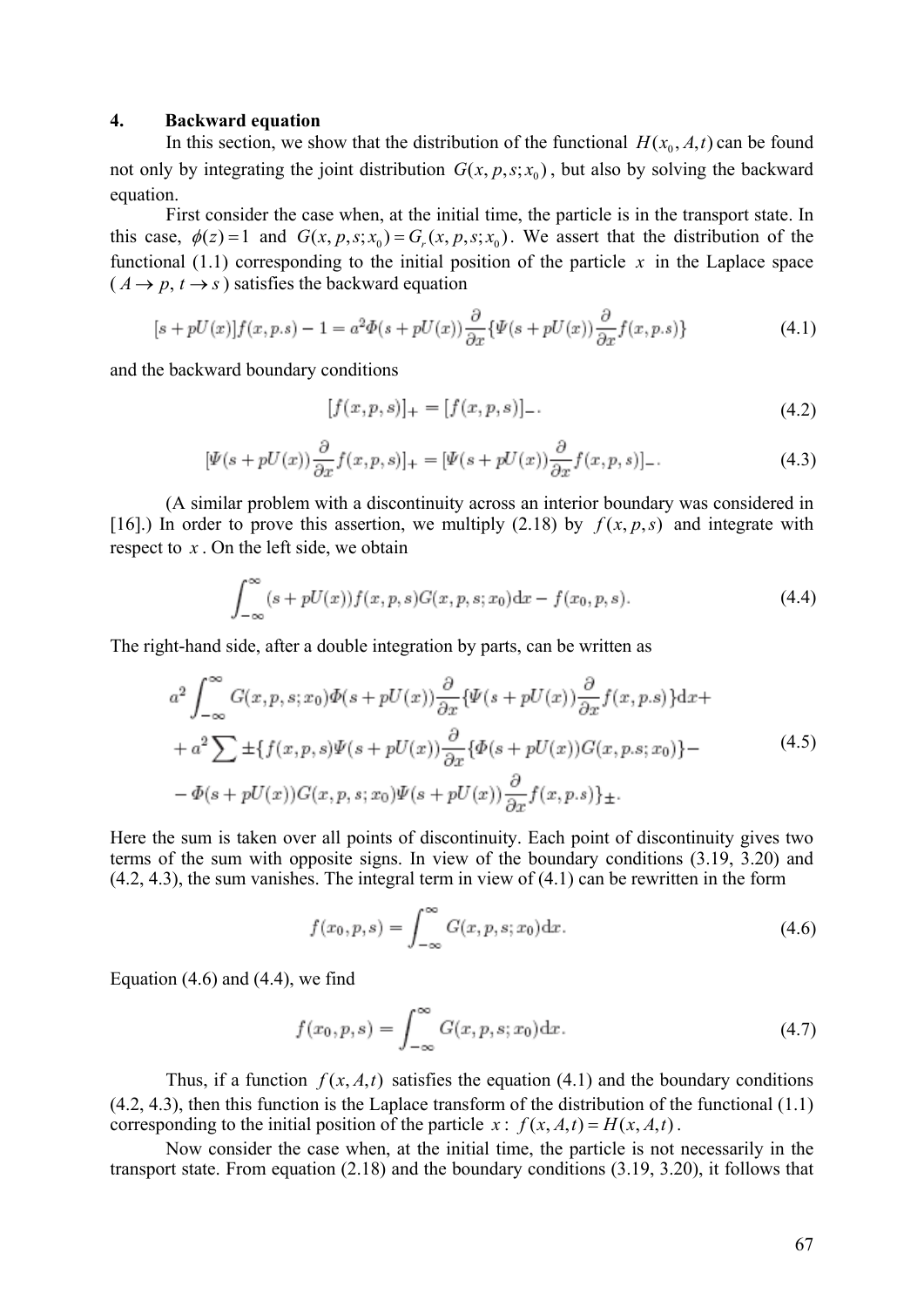the function  $G_r(x, p, s; x_0)$  corresponding to the function  $\phi(z)$  different from unity, and the function  $G_r(x, p, s; x_0)$  corresponding to the function  $\phi(z)$  equal to unity (call it  $G_r(x, p, s; x_0)$ , are connected by the relation

$$
G_r(x, p, s; x_0) = \phi(s + pU(x))G_r^0(x, p, s; x_0).
$$
\n(4.8)

Substituting this relation into  $(2.27)$  and integrating with respect to  $x$ , we obtain

$$
H(x_0, p, s) = \frac{1}{s + pU(x_0)} + \phi(s + pU(x_0))[H^0(x_0, p, s) - \frac{1}{s + pU(x_0)}],
$$
\n(4.9)

where  $H^0(x_0, p, s)$  is the distribution of the functional corresponding to the function  $\phi(z)$ equal to unity. Thus, in this case, it is necessary to solve equation (4.1) with the boundary conditions (4.2 and 4.3) and then substitute the functions found in the relation (4.9).

## **5. The residence time in the half-space**

Consider the problem of calculating the distribution of the functional (1.1) with the function  $U(x)$  equal to unity at  $x > 0$  and zero at  $x < 0$ .

Equation (4.1), in this case, can be written as

$$
sH^{0}(x_{0}, p, s) - 1 = \begin{cases} a^{2}\Theta(s)\frac{\partial^{2}}{\partial x_{0}^{2}}H^{0}(x_{0}, p, s), x_{0} < 0\\ a^{2}\Theta(s+p)\frac{\partial^{2}}{\partial x_{0}^{2}}H^{0}(x_{0}, p, s) - pH^{0}(x_{0}, p, s), x_{0} > 0. \end{cases}
$$
(5.1)

The solution of this equation is the form [4, 22]

$$
H^{0}(x_{0}, p, s) = \begin{cases} C_{1} \exp\left[\frac{x_{0}}{a}\sqrt{\frac{s}{\Theta(s)}}\right] + \frac{1}{s}, x_{0} < 0\\ C_{2} \exp\left[-\frac{x_{0}}{a}\sqrt{\frac{s+p}{\Theta(s+p)}}\right] + \frac{1}{s+p}, x_{0} > 0. \end{cases}
$$
(5.2)

Constant  $C_1$  and  $C_2$  are determined from the boundary condition (4.2 and 4.3)

$$
C_2 + \frac{1}{s+p} = C_1 + \frac{1}{s},\tag{5.3}
$$

$$
\Xi(s+p)C_2 = -\Xi(s)C_1,\tag{5.4}
$$

where  $\Xi(s) = \psi(s) \sqrt{s/(a^2 \Theta(s))}$ . Substituting the resulting function  $H^0(x_0, p, s)$  into formula (4.9) we obtain the final solution

$$
H(x_0, p, s) = \begin{cases} \frac{1}{s} - \frac{\phi(s)p}{s(s+p)} \frac{\mathcal{E}(s+p)}{\mathcal{E}(s+p) + \mathcal{E}(s)} \exp[\frac{x_0}{a} \sqrt{\frac{s}{\Theta(s)}}], x_0 < 0\\ \frac{1}{s+p} + \frac{\phi(s+p)p}{s(s+p)} \frac{\mathcal{E}(s)}{\mathcal{E}(s+p) + \mathcal{E}(s)} \exp[-\frac{x_0}{a} \sqrt{\frac{s+p}{\Theta(s+p)}}], x_0 > 0. \end{cases} \tag{5.5}
$$

With the forward equation the calculation will be more complex. It is necessary to consider the cases  $x_0 < 0$  and  $x_0 > 0$ . If  $x_0 < 0$  then, according to the formula (2.17), the function  $G(x, p, s; x_0)$  can be represented as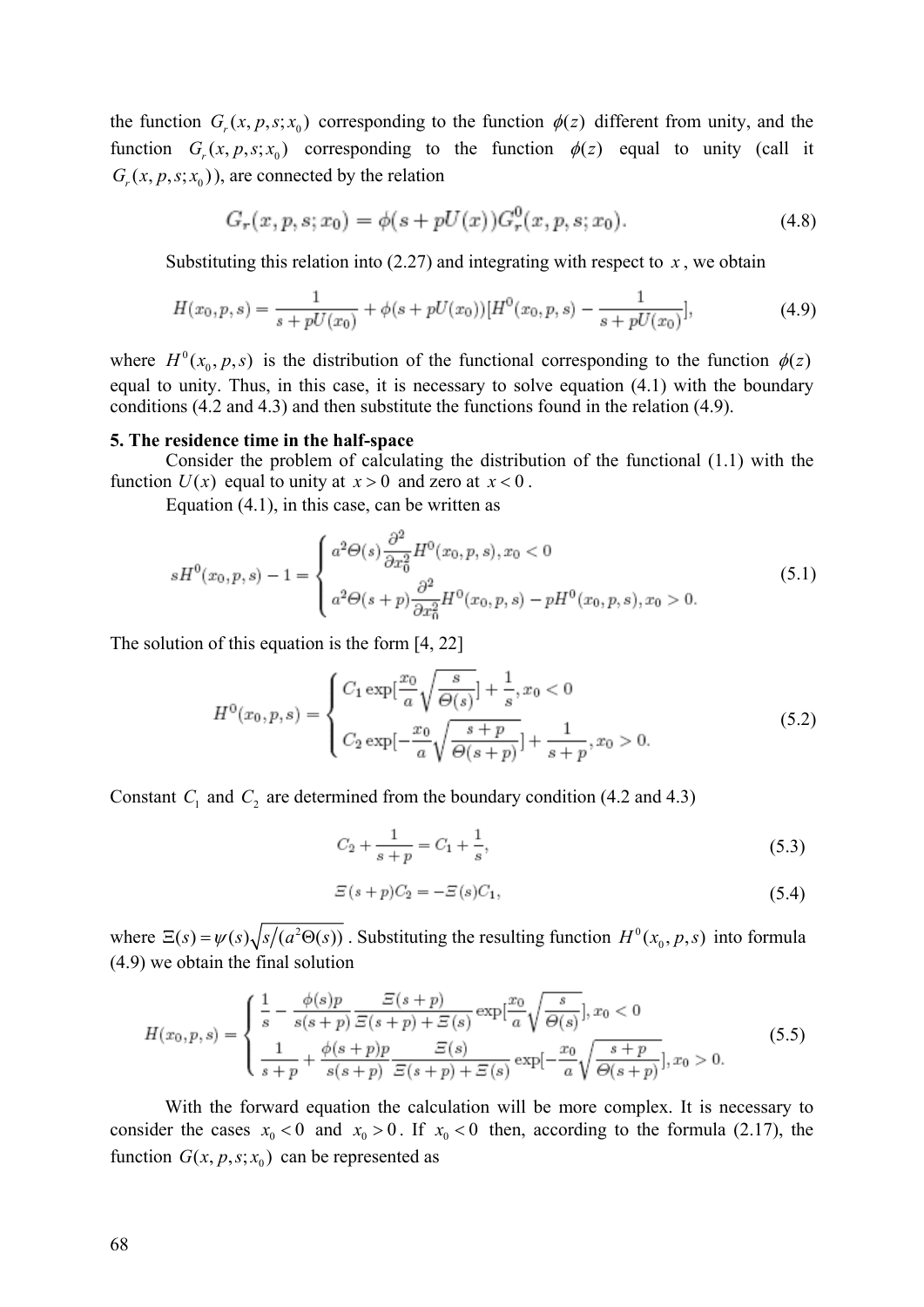$$
G(x, p, t; x_0) = G_r(x, p, s; x_0) + \frac{1 - \phi(s)}{s} \delta(x - x_0).
$$
\n(5.6)

In the regions  $x_0 < 0$  and  $x_0 > 0$ , the function  $G_r(x, p, s; x_0)$  satisfies the equations

$$
sG_r(x, p, s; x_0) - \phi(s)\delta(x - x_0) = a^2 \Theta(s) \frac{\partial^2}{\partial x^2} G_r(x, p, s; x_0)
$$
\n
$$
(5.7)
$$

and

$$
(s+p)G_r(x,p,s;x_0) = a^2 \Theta(s+p) \frac{\partial^2}{\partial x^2} G_r(x,p,s;x_0),
$$
\n
$$
(5.8)
$$

respectively. A bounded at infinity solution of these equations has the form

$$
G_r(x, p, s; x_0) = \begin{cases} C_1 \exp\left[\frac{x}{a}\sqrt{\frac{s}{\Theta(s)}}\right], x < x_0\\ C_2 \exp\left[-\frac{x}{a}\sqrt{\frac{s+p}{\Theta(s+p)}}\right], x > 0\\ C_3 \exp\left[\frac{x}{a}\sqrt{\frac{s}{\Theta(s)}}\right] + C_4 \exp\left[-\frac{x}{a}\sqrt{\frac{s}{\Theta(s)}}\right], x_0 < x < 0. \end{cases} \tag{5.9}
$$

At point  $x = 0$ , this solution must satisfy the boundary conditions (3.19 and 3.20)

$$
\Phi(s)(C_3 + C_4) = \Phi(s+p)C_2,\tag{5.10}
$$

$$
\Phi(s)\Xi(s)(C_3 - C_4) = \Phi(s+p)\Xi(s+p)C_2.
$$
\n(5.11)

At point  $x = x_0$ , the function  $G(x, p, s; x_0)$  must be continuous, and its first derivative should have a jump caused by the delta-function:

$$
C_1 \exp\left[\frac{x_0}{a}\sqrt{\frac{s}{\Theta(s)}}\right] = C_3 \exp\left[\frac{x_0}{a}\sqrt{\frac{s}{\Theta(s)}}\right] + C_4 \exp\left[-\frac{x_0}{a}\sqrt{\frac{s}{\Theta(s)}}\right],\tag{5.12}
$$

$$
a^2 \Phi(s) \Xi(s) \{ C_3 \exp\left[\frac{x_0}{a} \sqrt{\frac{s}{\Theta(s)}}\right] - C_4 \exp\left[-\frac{x_0}{a} \sqrt{\frac{s}{\Theta(s)}}\right] - C_1 \exp\left[\frac{x_0}{a} \sqrt{\frac{s}{\Theta(s)}}\right] \} = -\phi(s). \tag{5.13}
$$

The distribution  $H(x_0, p, s)$  is calculated by the formula (2.6)

$$
H(x_0, p, s) = \frac{1 - \phi(s)}{s} + C_1 \sqrt{\frac{a^2 \Theta(s)}{s}} \exp\left[\frac{x_0}{a} \sqrt{\frac{s}{\Theta(s)}}\right] + C_2 \sqrt{\frac{a^2 \Theta(s+p)}{s+p}} + C_3 \sqrt{\frac{a^2 \Theta(s)}{s}} \{1 - \exp\left[\frac{x_0}{a} \sqrt{\frac{s}{\Theta(s)}}\right]\} + C_4 \sqrt{\frac{a^2 \Theta(s)}{s}} \{\exp\left[-\frac{x_0}{a} \sqrt{\frac{s}{\Theta(s)}}\right] - 1\}.
$$
\n(5.14)

Finding constant  $C_1$ ,  $C_2$ ,  $C_3$ ,  $C_4$ , and substituting them into the last formula, we get a result identical to the result obtained with the backward equation. Case  $x_0 > 0$  is similar.

In [4, 22], the authors obtained a solution of this problem for the special case when: there are no barriers,  $\psi(s) = const$ ; the particle at the initial time is in the transport state,  $\phi(z) = 1$ ; and the function  $\Phi(s)$  corresponds to the anomalous subdiffusion,  $\Phi(s) \sim s^{1-\alpha}$ . In this particular case, provided  $x_0 = 0$ , we get the following distribution:

$$
H(0, p, s) = \frac{s^{\alpha/2 - 1} + (s + p)^{\alpha/2 - 1}}{s^{\alpha/2} + (s + p)^{\alpha/2}}.
$$
\n(5.15)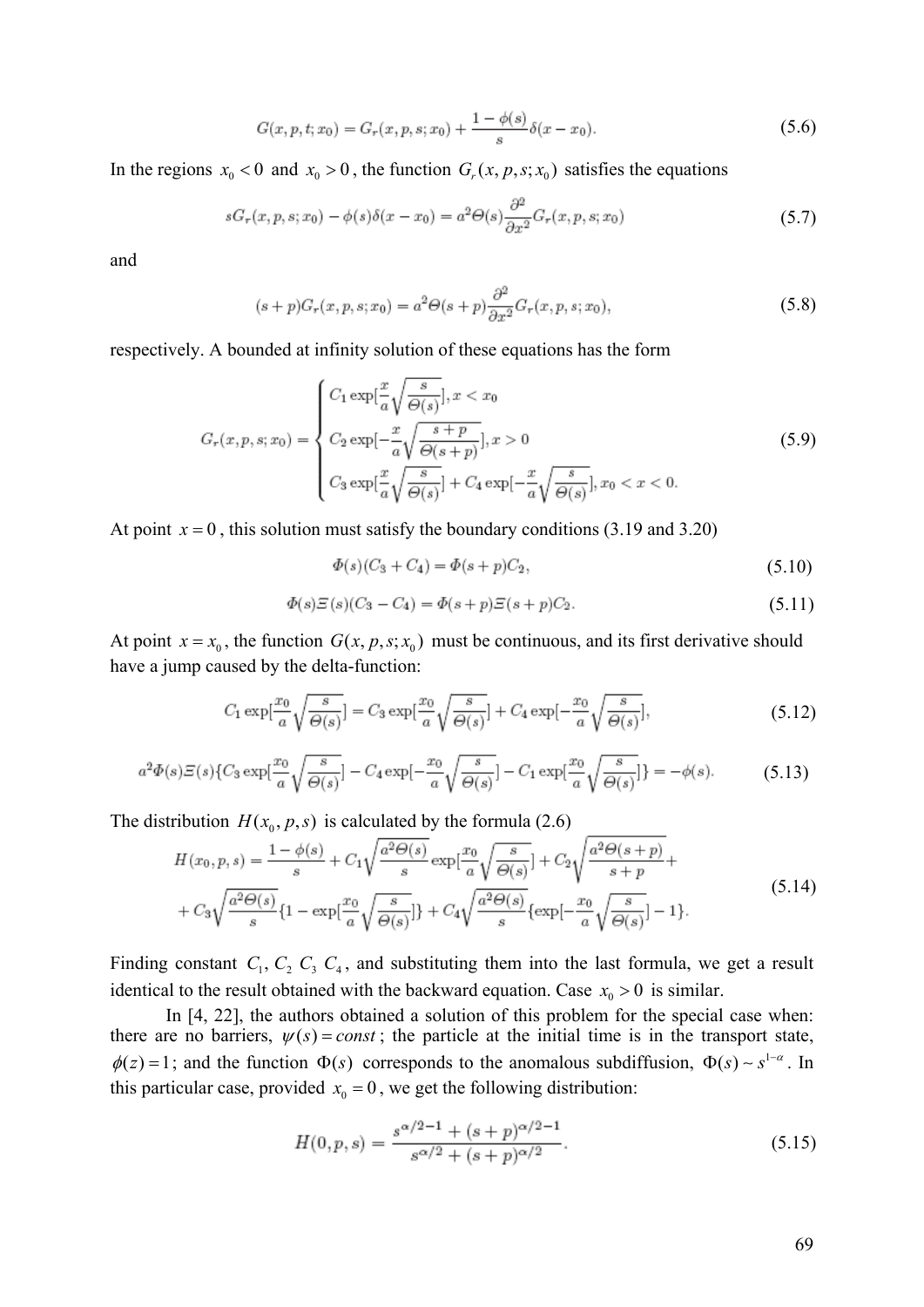Having performed the inverse Laplace transform, the authors obtained the following distribution for the relative residence time in the half-space  $p_+ = A/t$  for the  $t \to \infty$ :

$$
f(p_{+}) = \frac{\sin(\pi \alpha/2)}{\pi} \frac{p_{+}^{\alpha/2 - 1} + (1 - p_{+})^{\alpha/2 - 1}}{p_{+}^{\alpha/2} + (1 - p_{+})^{\alpha/2} + 2\cos(\pi \alpha/2)p_{+}^{\alpha/2}(1 - p_{+})^{\alpha/2}}.
$$
(5.16)

In the limit  $\alpha \rightarrow 0$ , this distribution takes the form of two delta-peaks located at  $p_+ = 0$  and  $p_+ = 1$ ; that is, the particle is localized in one of the two half-spaces.

Distribution (5.14) is obtained under the assumption that the anomalous subdiffusion is caused by traps. What if anomalous subdiffusion is caused by barriers? We put  $\Phi(s) = const$ ;  $\phi(z) = 1$ ;  $\psi(s) \sim s^{1-\alpha}$  in (5.5). Instead of (5.15), we find

$$
H(0, p, s) = \frac{s^{-\alpha/2} + (s+p)^{-\alpha/2}}{s^{1-\alpha/2} + (s+p)^{1-\alpha/2}}.
$$
\n(5.17)

and instead of (5.16) we find

$$
f(p_{+}) = \frac{\sin(\pi - \pi\alpha/2)}{\pi} \frac{p_{+}^{-\alpha/2} + (1 - p_{+})^{-\alpha/2}}{p_{+}^{2-\alpha} + (1 - p_{+})^{2-\alpha} + 2\cos(\pi - \pi\alpha/2)p_{+}^{1-\alpha/2}(1 - p_{+})^{1-\alpha/2}}.
$$
(5.18)

For small  $\alpha$  we have  $\sin(\pi - \pi \alpha / 2) \approx \pi \alpha / 2$ ,  $\cos(\pi - \pi \alpha / 2) \approx -1 + (\pi \alpha / 2)^2 / 2$ ,

$$
f(p_{+}) \approx \frac{\alpha}{2} \frac{p_{+}^{-\alpha/2} + (1 - p_{+})^{-\alpha/2}}{[p_{+}^{1-\alpha/2} - (1 - p_{+})^{1-\alpha/2}]^{2} + (\pi \alpha/2)^{2} p_{+}^{1-\alpha/2} (1 - p_{+})^{1-\alpha/2}}.
$$
(5.19)

We can see that, in the limit  $\alpha \rightarrow 0$ , the distribution (5.18) takes the form of a deltapeak located at  $p_1 = 1/2$ ; that is, the time spent in the area  $x > 0$  is equal to half of the total time. Disagreement with the previous result is explained by the fact that subdiffusion caused by barriers is stationary. The mobility of a particle does not change with time [10]. For small  $\alpha$ , the particle cannot move away from the initial position at a large distance because the labyrinth is too tangled (or the environment is too crowded). But in the space available to it, the particle continues to move, spending approximately equal time in both areas  $x > 0$  and  $x < 0$ .

#### **6. Conclusions.**

In the present paper, both forward and backward Feynman-Kac equations for random walks in disordered media are obtained. As a model of a disordered medium, the Schirmacher model, which is the combination of the random barriers model and the multiple-trapping model, is used. This model takes into account the presence in real disordered media both traps and different kinds of obstacles. Through this it can describe both non-stationary subdiffusion due to a delay of particles in traps and stationary subdiffusion due to the negative velocity correlations. It is shown that the distributions of functionals for media with different microscopic structures may differ significantly. This means that the obtained equations can be used to determine the structure of a disordered medium. For this purpose the parameters of these equations, in particular, memory functions  $\Lambda(t)$  and  $\Sigma(t)$  must be chosen so that the theoretical distribution of functional coincide with the experimental one. Having these memory functions, and knowing the dependence of these functions on the parameters characterizing the structure of the medium (see [7, 15, 18]), it is possible, in principle, to find these medium structure parameters.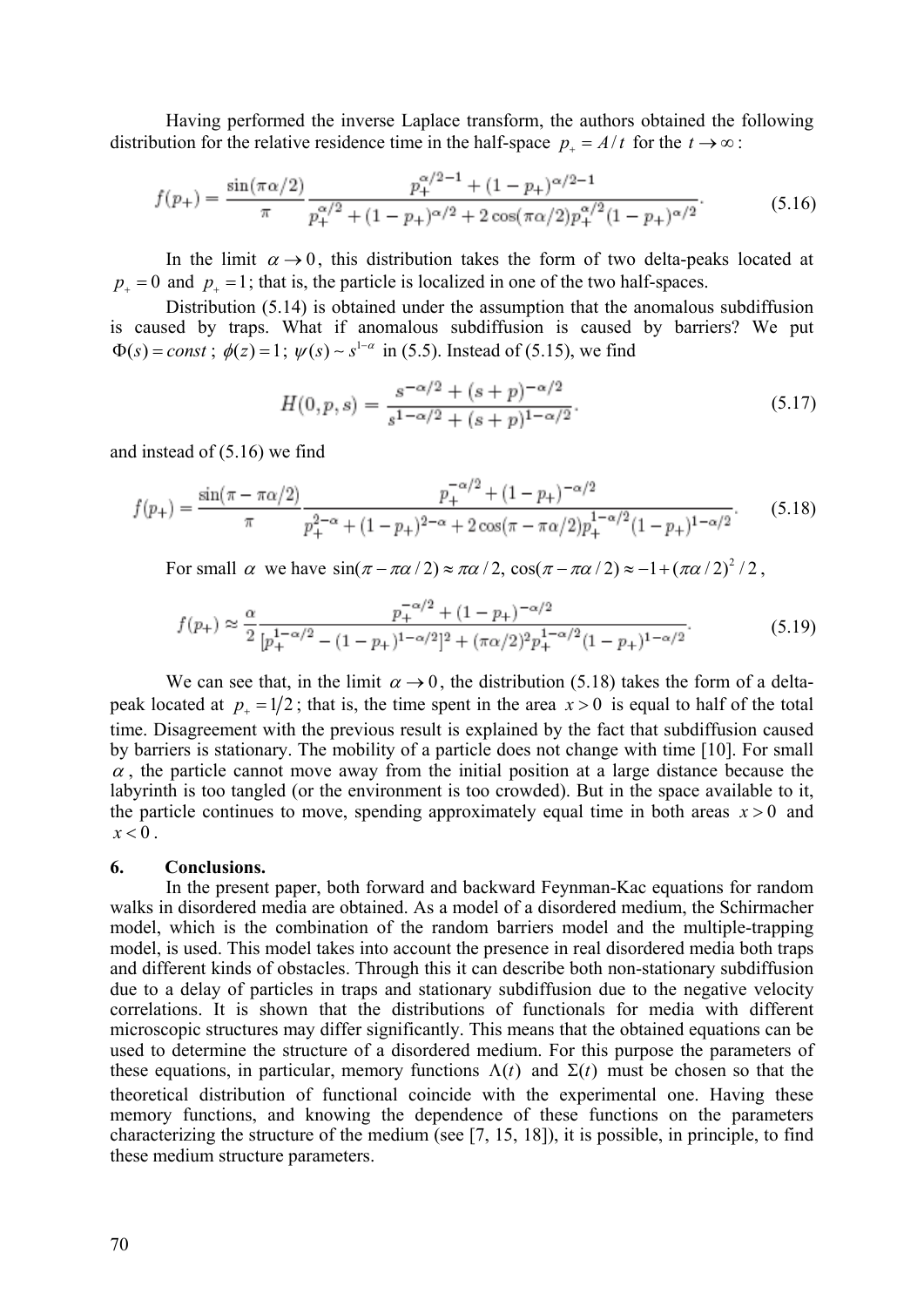# **References**

- 1. N. Agmon. Residence times in diffusion processes // J. Chem. Phys. 1984. –V. 81. P. 3644-3647.
- 2. Bar-Haim, J. Klafter On mean residence and first passage times in finite onedimensional systems // J. Chem. Phys. – 1998. – V. 109. – P. 5187-5193.
- 3. Cairoli, A.Baule Anomalous processes with general waiting times: functionals and multi-point structures // arXiv:1411.7005[cond-mat.stat-mech].
- 4. S. Carmi, L. Turgeman, E. Barkai On distributions of functionals of anomalous diffusion paths: a fractional Feynman- Kac approach  $// J. Stat. Phys. -2010. -V.$ 141. – P. 1071-1092.
- 5. G. Foltin, K. Oerding, Z. Racz, R.L. Workman, R.P.K.Zia Width distribution for random-walk interfaces // Phys. Rev.  $E - 1994$ .  $- V. 50$ .  $- R639$ .
- 6. A.H. Gandjbakhche, G.H. Weiss Descriptive parameter for photon trajectories in a turbid medium // Phys. Rev.  $E - 2000 = V. 61 = P. 6958-6970$ .
- 7. K. Godzik, W. Schirmacher Theory of dispersive transport in amorphous semiconductors // J. de Phys. (Paris).  $-1981. - V. 42. - P. 127-131.$
- 8. D.S. Grebenkov Residence times and other functionals of reflected Brownian motion // Phys. Rev.  $E - 2007 - V$ . 76. - P. 041139.
- 9. D.S. Grebenkov NMR survey of reflected Brownian motion // Rev. Mod. Phys. 2007. V. 79. – P. 1077-1137.
- 10. R.L. Jack, P. Sollich Duality symmetries and effective dynamics in disordered hopping models // J. Stat. Mech.: Theory and Experiment. – 2009. – P. 11011.
- 11. M. Kac On distributions of certain Wiener functionals // Trans. Am. Math. Soc.  $1949. - V. 65. - P. 1-13.$
- 12. V.M. Kenkre, Z. Kalay, P.E. Parris Extensions of effective-medium theory of transport in disordered systems // Phys. Rev.  $E - 2009$ . – V. 79. – P. 011114.
- 13. S.N. Majumdar, A. Comtet Local and occupation time of a particle diffusing in a random medium // Phys. Rev. Lett. – 2002. – V. 89. – P. 060601.
- 14. S.N. Majumdar Brownian functionals in physics and computer science // Curr. Sci.  $-2005. - V. 89. - P. 2076.$
- 15. Movaghar, M. Grunewald, B. Pohlmann, et al. Theory of hopping and multipletrapping in disordered systems  $// J. Stat. Phys. -1983. -V. 30. -P. 315-334.$
- 16. Ovaskainen, S.J. Cornell. Biased movement at a boundary and conditional occupancy times for diffusion processes  $// J.$  Appl. Prob.  $- 2003. - V.$  40.  $- P.$  557-580.
- 17. S. Sabhapandit, S.N. Majumdar, A. Comtet Statistical properties of functionals of the paths of a particle diffusing in a one-dimensional random potential // Phys. Rev.  $E - 2006$ .  $-V. 73$ .  $-P. 051102$ .
- 18. W. Schirmacher Microscopic theory of dispersive transport in disordered semiconductors // Sol. State Comm. – 1981. – V. 39. – P. 893-897.
- 19. V.P. Shkilev Equations for the distributions of functionals of a random-walk trajectory in an inhomogeneous medium  $/ J$ . Exp. Theor. Phys. – 2012. – V. 114. – P. 172-181.
- 20. V.P. Shkilev Boundary conditions for the subdiffusion equation // J. Exp. Theor. Phys. – 2013. – V. 116. –P. 703-710.
- 21. V.P. Shkilev Subdiffusion of mixed origin with chemical reactions // J. Exp. Theor. Phys. – 2013. – V. 117. – P. 1066-1070.
- 22. L. Turgeman, S. Carmi, E. Barkai Fractional feynman-kac equation for nonbrownian functionals // Phys. Rev. Lett. – 2009. – V. 103. – P. 190201.